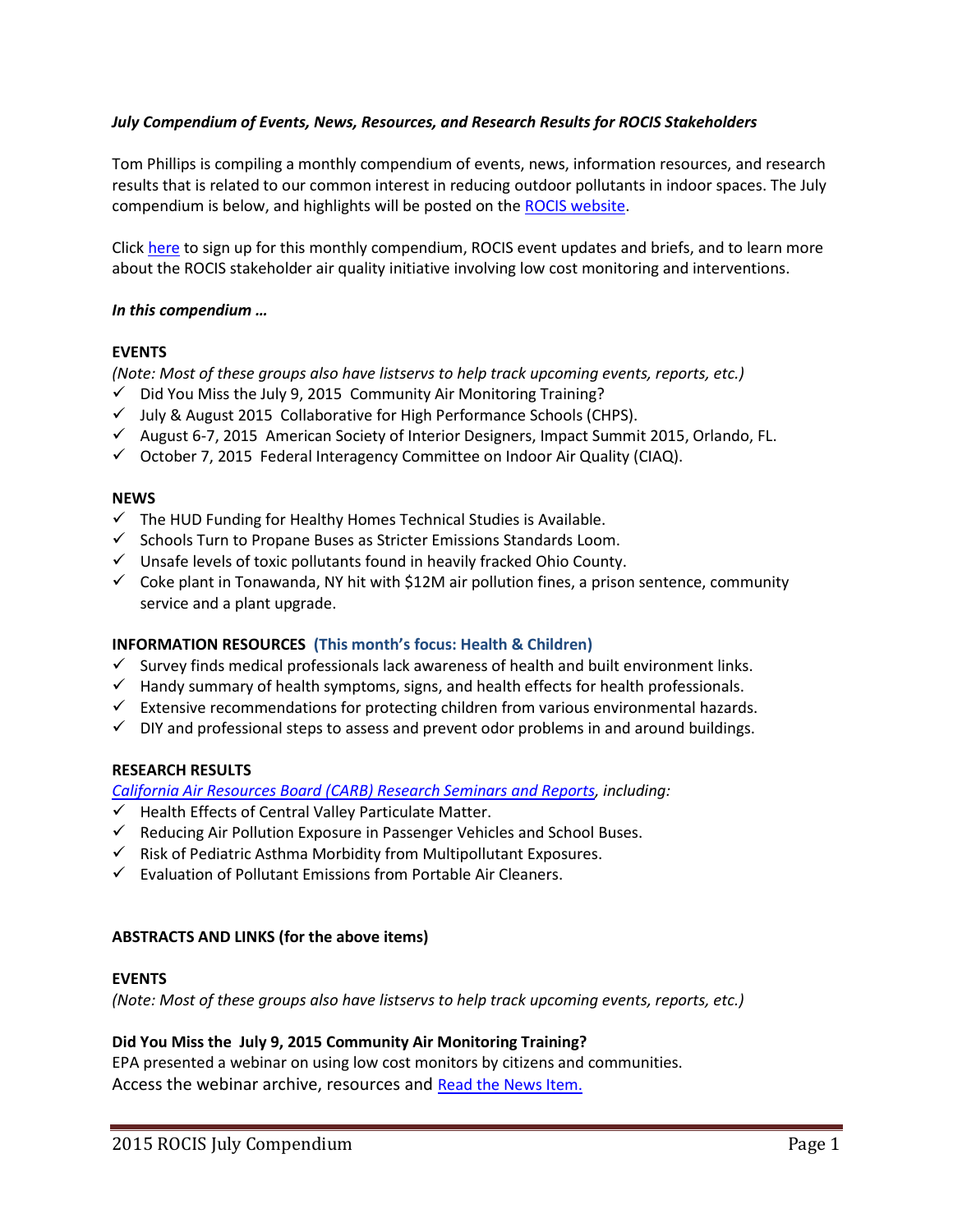## **EVENTS (Continued)**

## **July & August 2015 Collaborative for High Performance Schools (CHPS).**

Free training webinars on high performance sustainable schools. [Read More.](http://www.chps.net/dev/Drupal/calendar/2015-07)

#### **August 6-7, 2015 American Society of Interior Designers, Impact Summit 2015, Orlando, FL.**

ASID has new focus on healthy and wellness in the built environment, including healthy products, housing, and communities.

# [Read More.](https://www.asid.org/event/impact-summit#.VYxI9k3JDq4)

## **October 7, 2015 Federal Interagency Committee on Indoor Air Quality (CIAQ).**

Quarterly webinars on agency activity updates, and guest speakers on current issues such as spray polyurethane foam insulation. Previous presentations are also posted. Speaker proposals are being sought. [Read More.](http://www.epa.gov/iaq/ciaq)

## **NEWS**

## **The HUD Funding for Healthy Homes Technical Studies is Available.**

*Pre-applications are due July 16, 2015.* A minimum of 20 applicants will be invited to submit full applications through a "full application" NOFA. Approximately \$2 million in funding is available to fund applicants to this NOFA in FY 2015 with maximum awards of \$700,000. [Read More.](http://cirrus.mail-list.com/healthyhomesnet/27364902.html)

## **Schools Turn to Propane Buses as Stricter Emissions Standards Loom.**

For many Americans, propane is that stuff from the home improvement store that fuels backyard barbecues and patio dinners. But in a growing number of cities across the country, it is what gets children to school. Of the top 25 school bus markets, 19 have propane-fueled vehicles in their fleets, including New York, Chicago, Houston, Los Angeles, Miami, Philadelphia and Phoenix [Read More.](http://www.nytimes.com/2015/05/22/automobiles/wheels/schools-turn-to-propane-buses-as-stricter-emissions-standards-loom.html?ref=energy-environment)

## **Unsafe levels of toxic pollutants found in heavily fracked Ohio County.**

Emissions from fracking operations may be exposing people to some toxic pollutants at levels higher than the U.S. Environmental Protection Agency considers safe for long-term exposure, according to scientists from Oregon State University and the University of Cincinnati. The researchers took air samples in Carroll County, Ohio, where there are 480 permitted wells the most in any of the state's 88 counties. The team found chemicals released during oil and gas extraction that can raise the risk of cancer and respiratory ailments.

[Read More.](http://www.latimes.com/nation/sns-tns-bc-env-fracking-pollutants-20150524-story.html#page=1)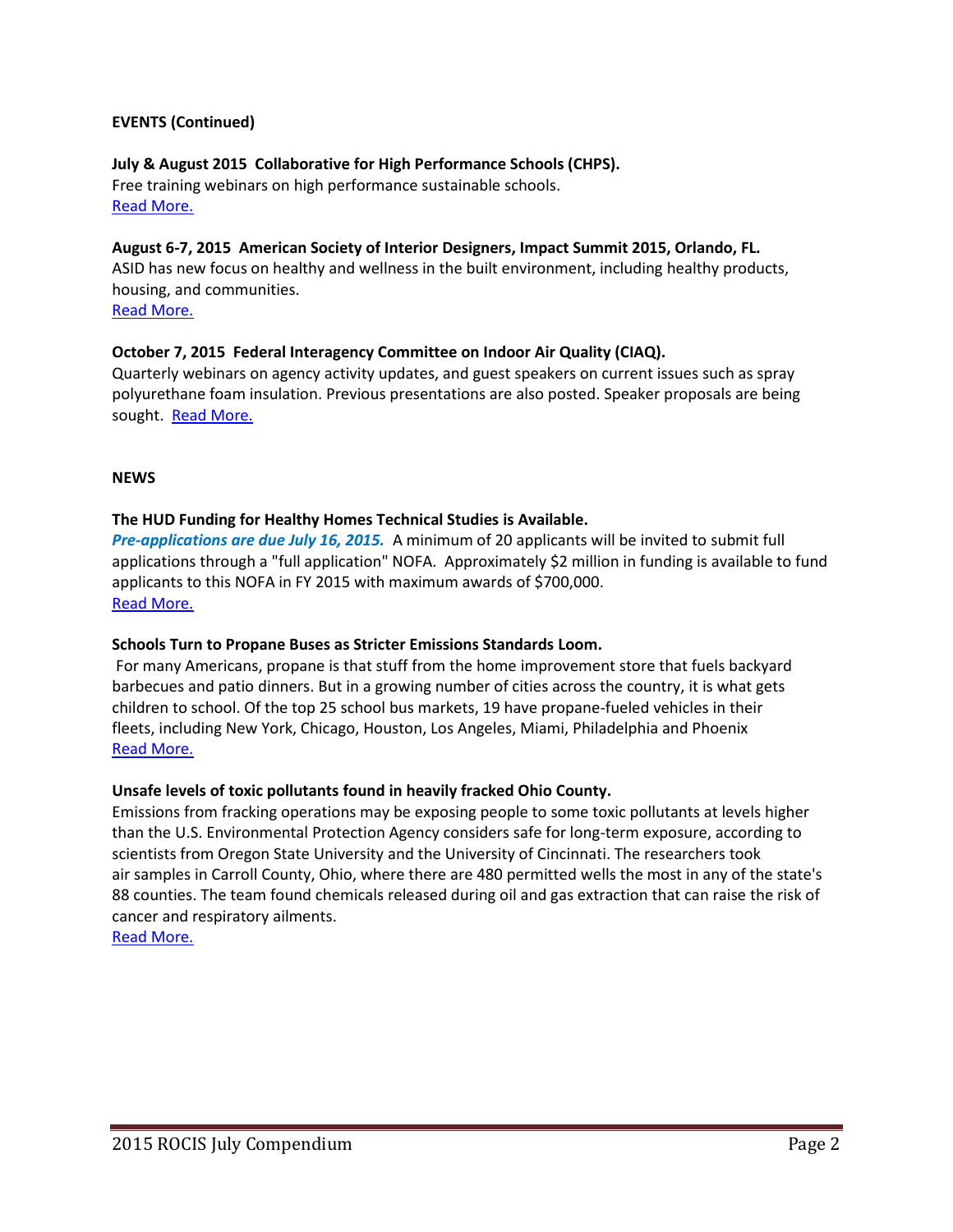## **NEWS (Continued)**

## **Coke plant in Tonawanda, NY hit with \$12M air pollution fines, a prison sentence, community service and a plant upgrade.**

Authorities initially were alerted to problems by the plant's neighbors, who in 2005 used buckets and plastic bags to collect air samples after becoming concerned that the ever-present dusting of black soot on their houses, cars and patio furniture was connected to their seemingly high rates of cancer and other illnesses. "In our complaint, we alleged that Tonawanda failed to install air pollution controls. They failed to properly monitor for gas leaks," Assistant U.S. Assistant Attorney General John Cruden said on Monday's call. "We alleged they failed to conduct inspections that they should have. We believe that they failed to adequately train their employees and we alleged that they failed to file correct reports about harmful pollutants."

Read more [at Buffalo News,](http://www.buffalonews.com/city-region/federal-court/tonawanda-coke-agrees-to-pay-penalties-upgrade-its-plant-20150511) [at the Department of Justice,](http://www.justice.gov/opa/pr/tonawanda-coke-pay-12-million-civil-penalties-facility-improvements-and-environmental) an[d from the EPA.](http://yosemite.epa.gov/opa/admpress.nsf/0/569173CE49453C0685257E420058988E)

## **INFORMATION RESOURCES (This month's focus: Health & Children)**

**Survey finds medical professionals lack awareness of health and built environment links.** Medical, construction, and human resource professionals and buildings owners (residential and nonresidential sectors) were surveyed about health and wellness in buildings. Homeowners were more concerned with the energy savings and aesthetics than the health impacts of their home. The best investment types and metrics related to health are also discussed. The report recommends several actions to drive investment in healthy buildings.

McGraw Hill Construction, 2014.

*The Drive Toward Healthier Buildings: The Market Drivers and Impact of Building Design and Construction on Occupant Health, Well-Being and Productivity.*  [Read the Study.](https://www.asid.org/healthybuildingdesign#.VZFNtKZ9TlU)

#### **Handy summary of health symptoms, signs, and health effects for health professionals.**

The quick reference table on symptoms, by pollutant class, and questions for use in patient intake and medical history, are especially helpful in identifying potential indoor and outdoor pollutant sources. It does not include some newer issues such as endocrine disruptor compounds and semivolatile organic compounds.

American Lung Association et al., 1994. *Indoor Air Pollution: Introduction for Health Professionals.* [Read More.](http://www.epa.gov/iaq/pubs/index.html#health%20professionals%20guide)

#### **Extensive recommendations for protecting children from various environmental hazards.**

American Academy of Pediatrics, 2014. *Pediatric Environmental Health, 3rd Edition.* [Read More.](https://www.aap.org/en-us/about-the-aap/Committees-Councils-Sections/Council-on-Environmental-Health/Pages/Pediatric-Environmental-Health-Third-Edition.aspx)

**DIY and professional steps to assess and prevent odor problems in and around buildings.** Checklists and diary forms are included.

InspectAPedia, 2015. *Six Steps to Finding & Curing the Source of Building Odor Problems: Procedure Used to Find & Remove Odors Gases & Smells in or around Buildings.* [Read More.](http://inspectapedia.com/odor_diagnosis/Odor_Diagnosis_Steps.php)